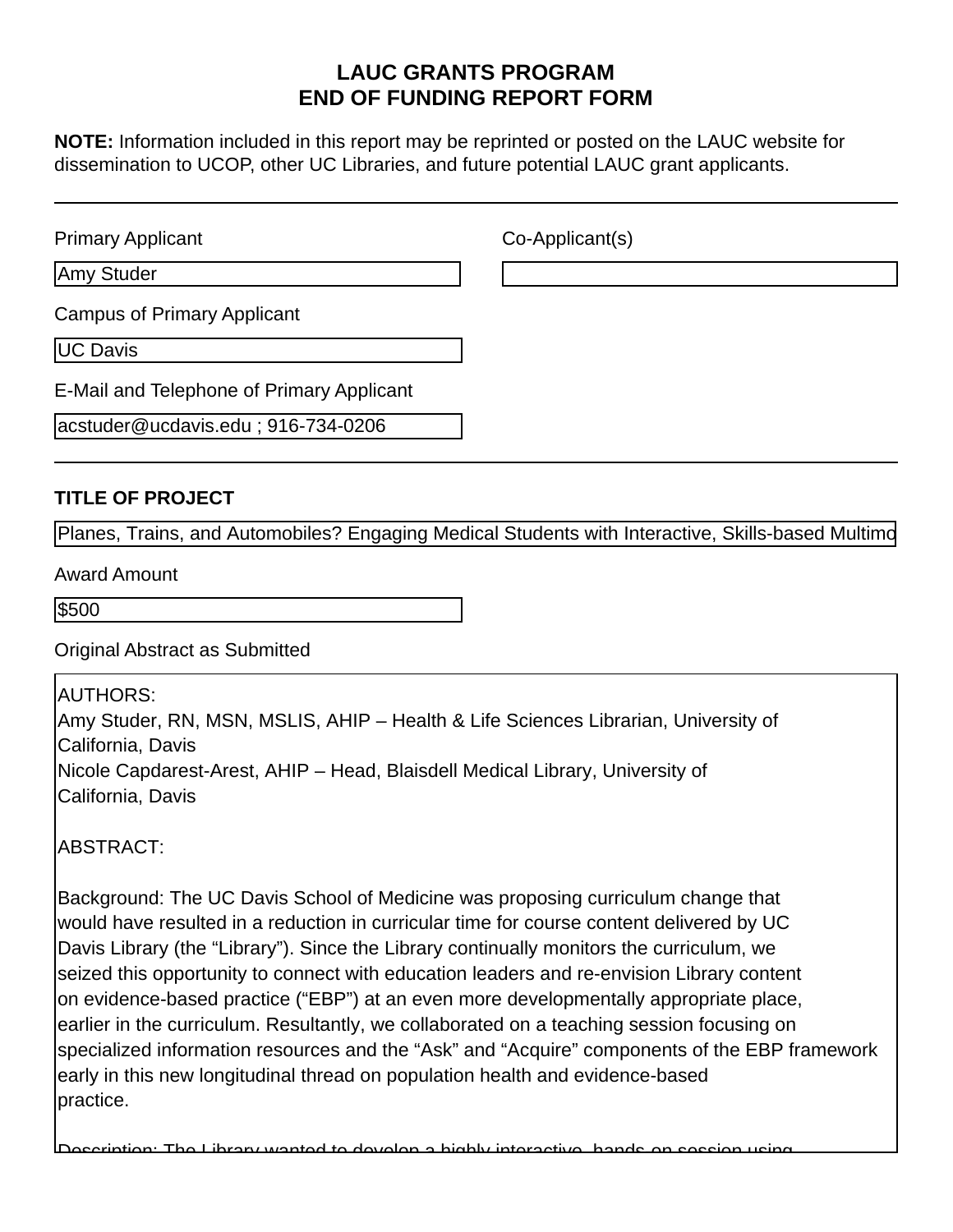# **ACCOMPLISHMENTS AND EVALUATION**

Please respond to the following as appropriate:

-Describe what was achieved during the time period of the grant.

-What aspects were completed as proposed? If your study could not be completed as proposed, explain how your plans were altered.

-Did the project accomplish what it intended? Did it make a difference?

-Include any relevant quantitative data, if applicable (e.g. How many individuals have benefited from this project? In what way? This may include various output measures such as circulation, reference transactions, program attendance, survey responses, etc. as appropriate.) -Include any anecdotes, if applicable.

-What would you do differently next time, if anything?

I applied the LAUC presentation grant toward partially reimbursement my travel expenses related to attending and presenting the Medical Library Association Annual Meeting 2019 in Chicago, IL. The presentation session was to a full-house. We had one follow-up request for our presentation slides.

Is your project completed?

Yes

 $\bigcap$  No

If No, what is needed to complete the project? More time, funds?

n/a